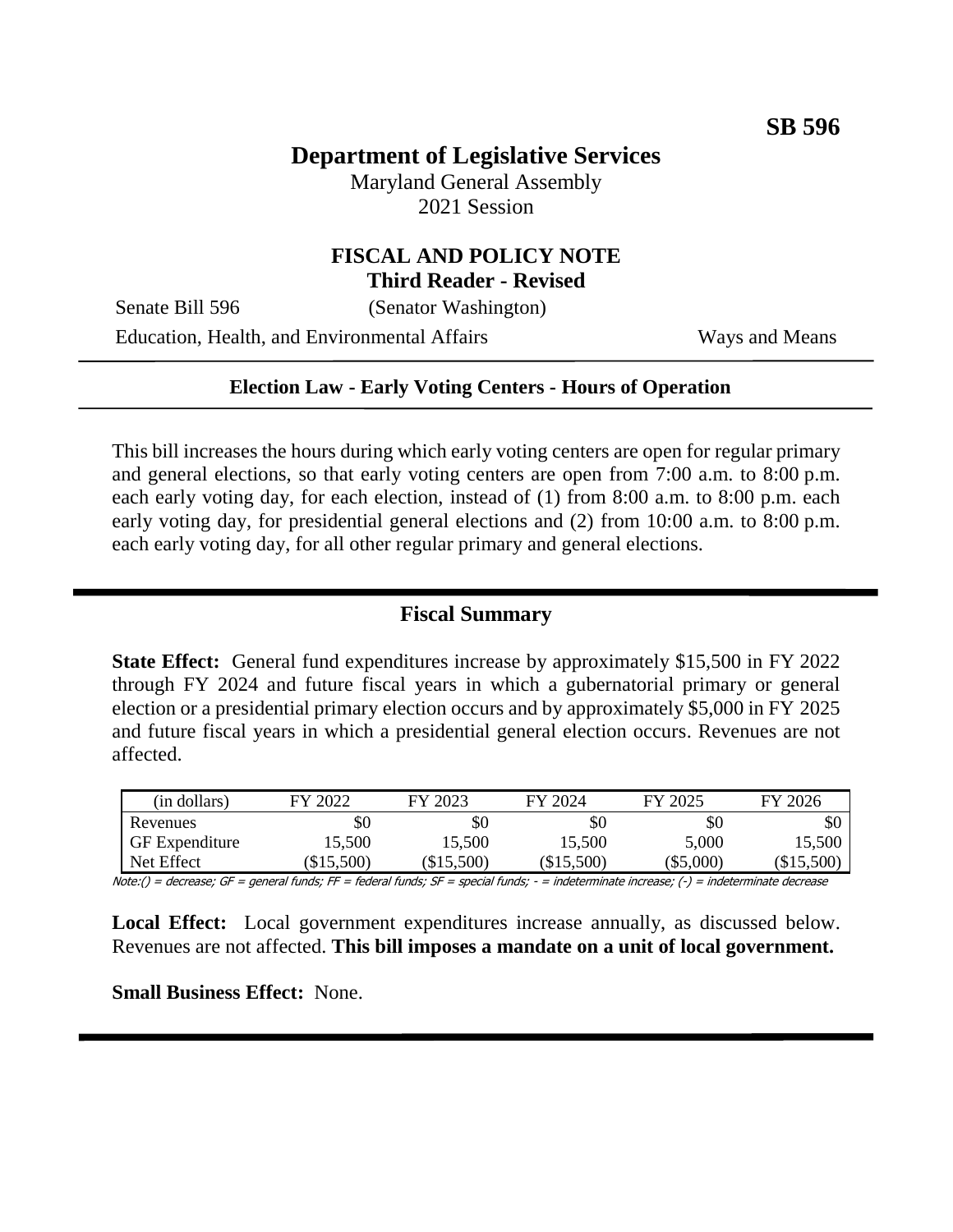## **Analysis**

**Current Law:** Early voting centers are open, in a presidential general election, during the hours between 8:00 a.m. and 8:00 p.m. each early voting day. In all other regular primary and general elections, early voting centers are open during the hours between 10:00 a.m. and 8:00 p.m. each early voting day.

**State and Local Fiscal Effect:** Increasing the number of hours early voting centers are open each early voting day is expected to increase the State and local boards of elections' costs.

Both the State and local boards of elections' costs increase for additional compensation of voting system support personnel under the State Board of Elections' (SBE) staffing contract, which is a voting system cost shared by the State and local boards of elections. These support personnel are used in many, but not all, early voting centers (some counties separately hire their own voting system support personnel). General fund expenditures and local government expenditures each increase by approximately \$15,500 annually in fiscal 2022 through 2024 and future fiscal years in which a gubernatorial primary or general election or a presidential primary election occurs, and by approximately \$5,000 in fiscal 2025 and future fiscal years in which a presidential general election occurs, for the additional voting system support personnel compensation under SBE's staffing contract.

Local boards of elections may also incur additional costs, primarily associated with (1) additional non-election judge personnel, that support early voting, working additional hours in the mornings of early voting days (including voting system support personnel that are hired outside of the SBE staffing contract) and (2) an expectation in some counties that the additional hours election judges will have to work will make recruitment or retention of election judges more difficult.

Some counties may incur relatively minimal or no additional costs, while others' costs will be more significant. Of a small number of counties contacted about the impact, Washington County does not expect costs to increase and Worcester County indicates that costs will increase by \$4,400 annually to increase compensation for early voting election judges. Baltimore City indicates that it also would increase election judge compensation, increasing costs by \$43,500 annually. Montgomery County, the State's largest jurisdiction, which operates 11 early voting centers, expects to incur more significant increased costs – \$50,000 annually in overtime for elections and facilities staff (except in fiscal years when a presidential general election occurs, when the cost increase is \$16,500) and potentially up to \$67,000 annually to recruit, train, and pay additional part-time election judges to mitigate the impact of the additional hours added to early voting days.